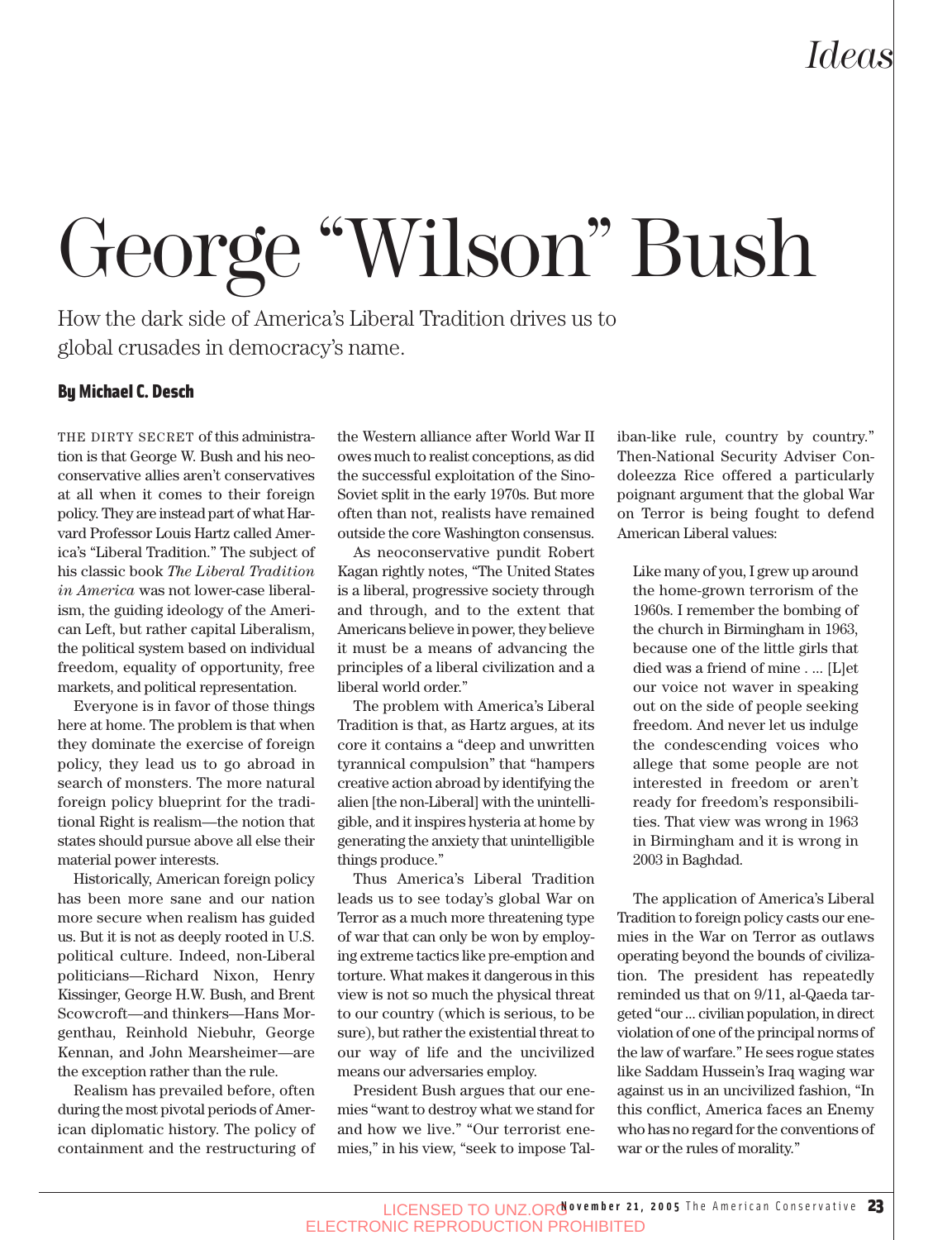## *Ideas*

America's Liberal Tradition leads us to think that the threat from terrorists or rogue states cannot simply be contained or managed but must be destroyed. It suggests two diametrically opposed strategies for doing this. On the one hand, building on longstanding Liberal arguments that democracies do not go to war with each other, America's Liberal Tradition advocates that the spread of democracy around the world be a central component of American foreign

ill-advised decision to disband the Iraqi army and undertake a large-scale purge of Iraq's civilian government.

On the other hand, the Liberal Tradition also leads Americans to believe that freedom's enemies represent such a dire peril that they must be annihilated. "Today, we face brutal and determined enemies—men who celebrate murder, incite suicide, and thirst for absolute power," President Bush claims, and "these enemies will not be stopped by

### THE LIBERAL TRADITION HOLDS THAT **SPREADING DEMOCRACY** IS EVEN MORE IMPORTANT THAN **MAINTAINING STABILITY**.

policy. Bill Clinton's 1996 *National Security Strategy* stated, "the more that democracy and political and economic liberalization take hold in the world ... the safer our nation is likely to be and the more our people are likely to prosper." Likewise, in his 2004 State of the Union address, President Bush confirmed, "our aim is a democratic peace." His national security adviser subsequently explained, "President Bush's foreign policy is a bold new vision that draws inspiration from the ideas that have guided American foreign policy at its best: That democracies must never lack the will or the means to meet and defeat freedom's enemies, that America's power and purpose must be used to defend freedom, and that the spread of democracy leads to lasting peace."

The Liberal Tradition holds that spreading democracy is even more important than maintaining stability. Recall Defense Secretary Don Rumsfeld's cavalier dismissal of the mayhem in Iraq after the fall of Baghdad: "Freedom's untidy, and free people are free to make mistakes and commit crimes and do bad things. They're also free to live their lives and do wonderful things." This belief led to the Coalition Provisional Authority's

negotiations, or concessions, or appeals to reason. In this war, there is only one option—and that is victory." In his view, "there is no neutral ground—no neutral ground—in the fight between civilization and terror, because there is no neutral ground between good and evil, freedom and slavery, and life and death."

Vice President Dick Cheney echoes these sentiments: "Such a group [as al-Qaeda] cannot be held back by deterrence, nor reasoned with through diplomacy. For this reason, the war against terror will not end in a treaty. There will be no summit meeting, no negotiations with terrorists. This conflict can only end in their complete and utter destruction."

Even such moderate figures in the Bush administration as former Secretary of State Colin Powell argue, "any organization that is tainted by terrorist elements in it or a philosophy of terrorism, we can't work with. And that has to be eliminated."

The most disturbing manifestation of this has been the White House's willingness to flout international norms governing the treatment of prisoners, condoning or even employing torture in the course of interrogations. In a February 2002 memorandum, the president argued, "the

war against terrorism ushers in a new paradigm, one in which groups with broad, international reach commit horrific acts against innocent civilians, sometimes with the direct support of states. Our nation recognizes that this new paradigm—ushered in not by us, but by terrorists—requires new thinking in the law of war ..." The content of this new thinking was made clear in congressional testimony by Cofer Black, then head of the CIA's Counterterrorism Center: "There was before 9/11, and there was after 9/11. After 9/11 the gloves came off."

For Hartz, America's problem was not Liberalism *per se*, but rather Liberalism unchecked by any real ideological alternative. "It is not to disparage liberalism," he maintains, "to say that a knowledge of it and nothing else can produce an absolute temper of mind that in the end is self-defeating." In his view, America's Liberal Tradition is so deep-seated and all-encompassing that there is little real debate about the objectives of American policies such as spreading democracy, merely quibbles about how to achieve them (unilaterally vs. multilaterally).

In the run-up to the invasion of Iraq, support for the war was bipartisan, largely because it was justified within this bipartisan Liberal Tradition. Today, even though it is clear that the war was unnecessary and it appears increasingly unlikely that we will succeed in our efforts to democratize Iraq, most Democrats still criticize only the administration's tactics rather than its larger objectives. Liberals have a hard time criticizing the Bush administration's policies because they buy into so many of the Liberal Tradition premises that undergird them.

A real challenge can therefore only come from outside, and realism offers the clearest alternative. Realists take seriously the threat from international terrorism but keep it in historical perspective. They are also skeptical of the administration's claim that we face a